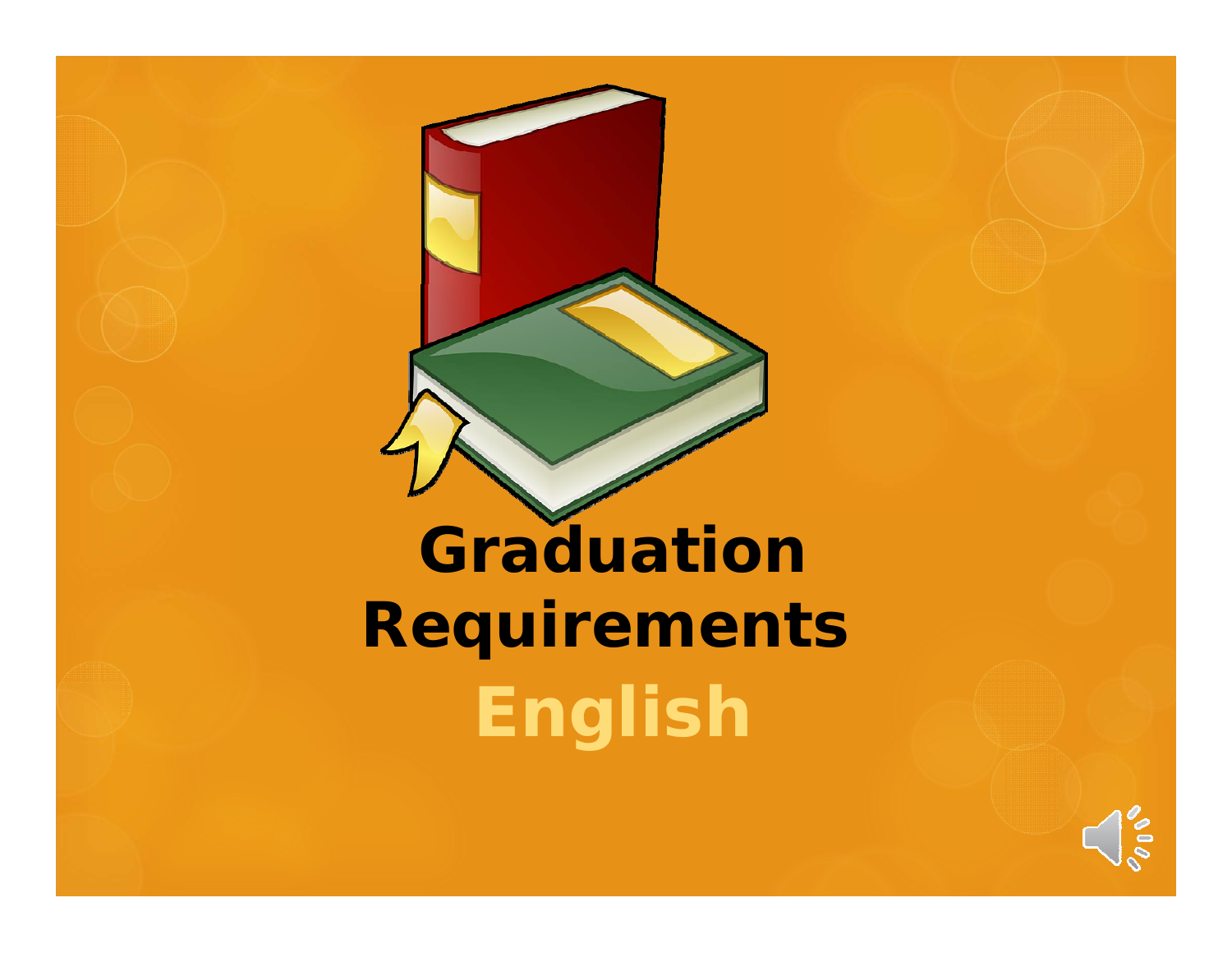#### **General Information about Levels**

- **On-level** (the course title without a letter after it; *Ex.: Algebra I* ): Choose this level if you are **CURRENTLY** in an on-level class of that content area in 8<sup>th</sup> grade. If you have an 85 or above average in that class, you will receive a letter in April and will have the opportunity to choose K-level *at that time*
- **K** (Accelerated level): Choose this level only if you are **CURRENTLY** in a K-level class of that content area in 8th grade **AND** you have a 75 or above average in the class
- **H** (Horizons): ONLY choose "H" if you are **CURRENTLY** in Horizons classes
- **AP** = Advanced Placement (earn possible college credit by taking AP exam in the spring) Choose this level only if you are **CURRENTLY** in a Level 1 class of that content area in 8th grade **AND** you have a 75 or above average in the class
- **DC** = Dual Credit (earn both high school credit and college credit for specific high school courses; specific entry requirements must be met before enrolling in a dual credit course)

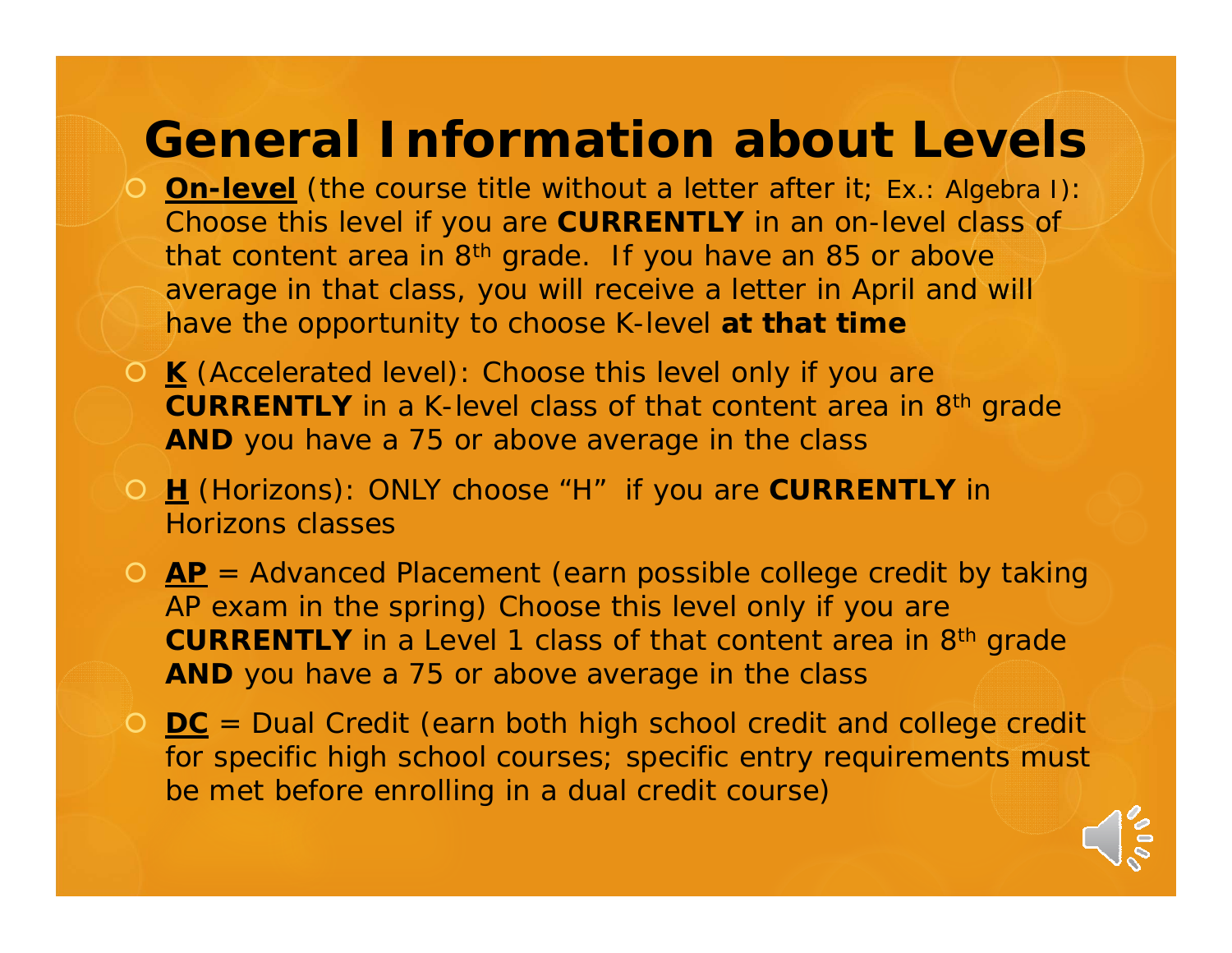## ENGLISH

*Directions:* Courses required at <sup>a</sup> specific grade level are noted in the chart below. Students have flexibility in determining the year of study for the following graduation requirements: World History **or** World Geography, Foreign Language, Fine Arts, PE and Health.

| <b>Pds</b>     | <b>High School credits</b><br>earned in<br><b>Middle School</b> | 9 <sup>th</sup> Grade | 10 <sup>th</sup> Grade   | 11 <sup>th</sup> Grade         | 12th Grade                                                |
|----------------|-----------------------------------------------------------------|-----------------------|--------------------------|--------------------------------|-----------------------------------------------------------|
| 1              |                                                                 | English I             | English II               | <b>English III</b>             | English: _____                                            |
| $\mathbf{2}$   | Ex. Algebra I                                                   |                       |                          |                                |                                                           |
| $\mathbf{3}$   |                                                                 | <b>Biology</b>        | Science: _______________ | Science: <u>______________</u> | Science:                                                  |
| 4              |                                                                 |                       |                          | <b>U.S. History</b>            | Government $(\frac{1}{2})$ /<br>Economics $(\frac{1}{2})$ |
| 5              | Ex. Spanish<br>181                                              |                       |                          |                                |                                                           |
| 6              | Ex. BIM                                                         |                       |                          |                                |                                                           |
| $\overline{7}$ | <b>Ex. Concepts of</b><br><b>Engineering</b>                    |                       |                          |                                |                                                           |
|                |                                                                 |                       |                          |                                |                                                           |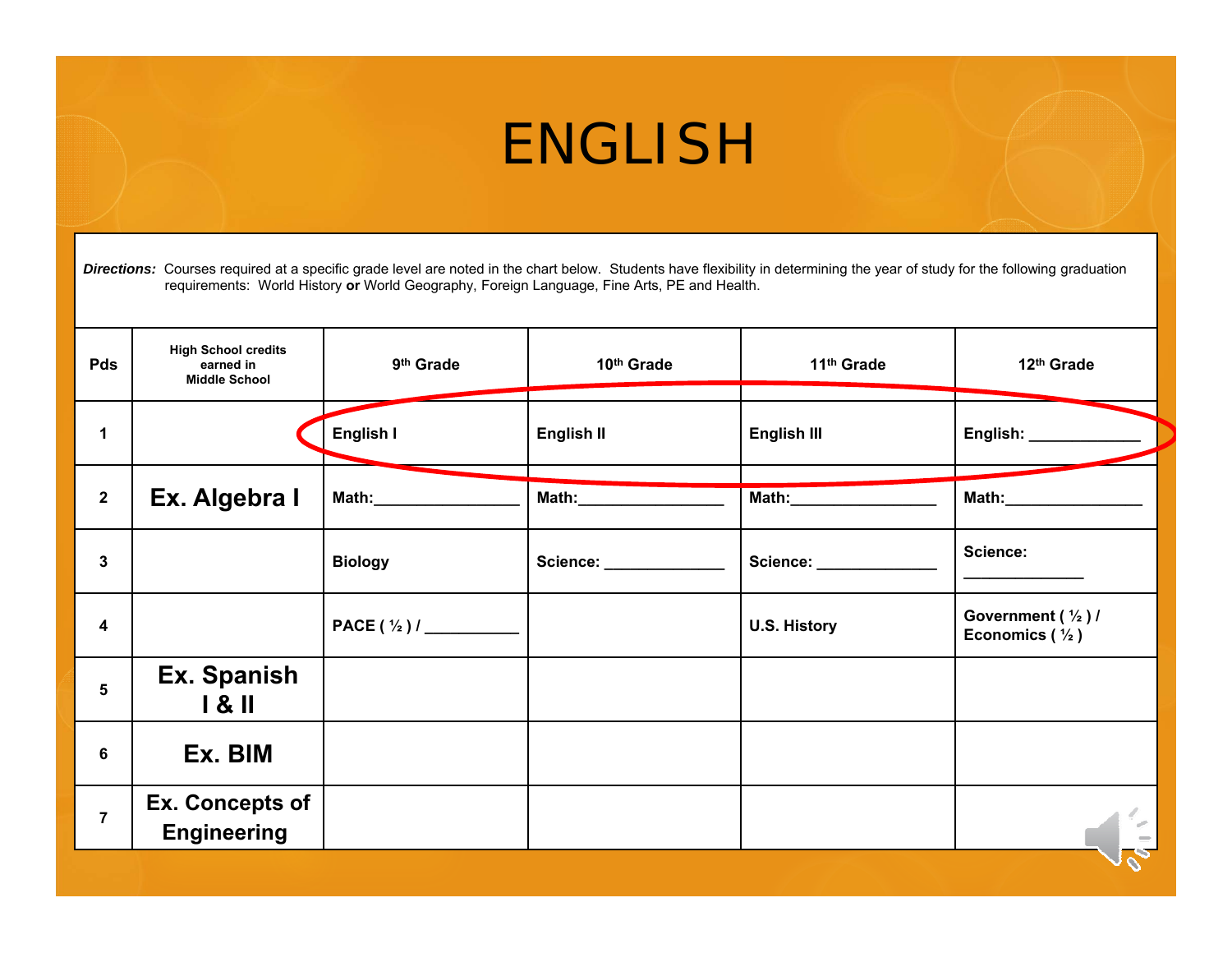#### **Select English courses & levels for all 4 years of high school**

**9th – 11th Grade: Choose your level of English I, II, and III** 

**9th Grade Options: English I, English I K, English I H** 

**10th Grade Options: English II, English II K, English II H**

**11th Grade Options: English III, English III K, English III DC, English III AP, English III H/AP**

#### **12th Grade: Students are encouraged to take English IV (On-level, K, H, DC, AP, H/AP)**

- *Note: Students have the option to take one of the classes below as a substitute for English IV; however, these courses will NOT be eligible for the TSI waiver for college enrollment (see p. 2 for the course descriptions of these two classes)*
	- *Business English*
	- *Research and Technical Writing*